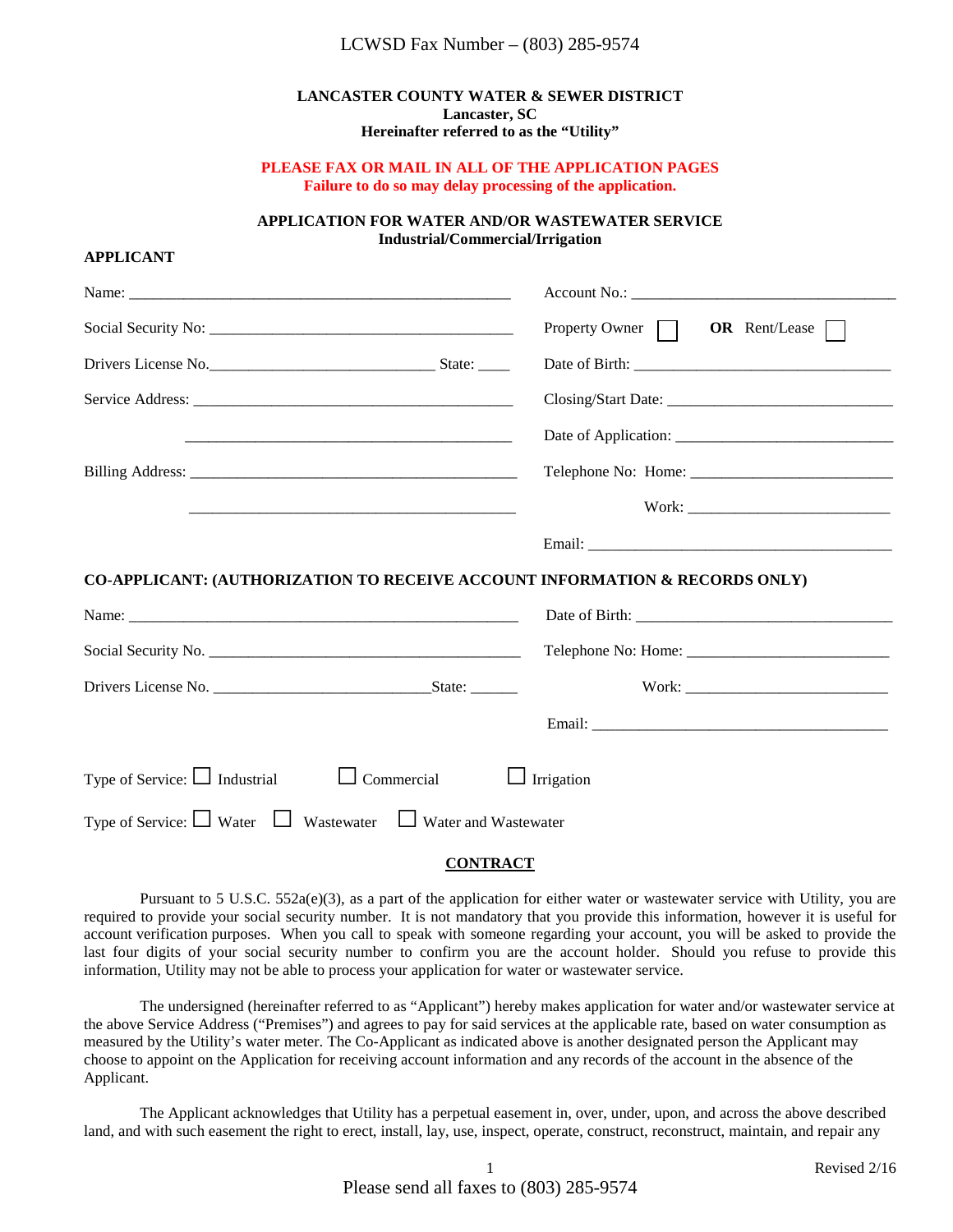service lines, and to perform any such other activities as may be necessary in connection with furnishing water and/or wastewater service to the Applicant, and to have free access to the premises of the Applicant for the purpose of installing, inspecting, reading, repairing and/or removing property, including water and/or wastewater infrastructure, of the Utility. Applicant further understands that the Utility shall have all of the rights set forth above even if Applicant's water and/or wastewater service has been disconnected at the time the employee, agent, or assignee of Utility accesses Applicant's property. Should Utility require of Applicant a recordable easement, Applicant promises to execute such an instrument upon presentation thereof by Utility, failing which execution Applicant understands Utility may terminate or discontinue utility service to Applicant's property.

The Applicant agrees that all meters, pipes, regulators, and any kind of water and/or wastewater infrastructure placed on the Premises by the Utility shall not constitute a part of or an accession to the real estate but shall remain personal property, title to which shall remain in the Utility. Applicant further agrees to keep in repair all appliances and piping on said Premises related to the furnishing of water and/or wastewater service to the Premises (other than meters maintained by the Utility) and to report immediately to the Utility any leaks discovered with respect thereto.

The Utility shall have the right and privilege to connect the service lines of any other applicant to the service lines serving the Applicant which are located on the Premises and to thereby extend water and/or wastewater service to the adjoining or nearby property so long as such extension does not adversely affect service which Utility renders to the Applicant.

The Utility shall have the right, but not the obligation, to inspect any water and/or wastewater system installation, either before the Utility commences water and/or wastewater service to the Premises, or at any such later time as the Utility may deem necessary or appropriate. The Utility further reserves the right to reject any piping or appliances related to the furnishing of water and/or wastewater service which are not in accordance with any official Code, or with the Utility's standards; provided, however, that any inspection or failure to inspect by the Utility shall not be regarded as an indemnity against defects in installation, piping, or appliances and shall not render the Utility liable or responsible for any loss or damage resulting from defects in installation, piping or appliances, or from any violation of any applicable federal, state, or local code(s) or from accidents or occurrences which might occur upon the Premises.

If the Applicant is not the owner of the Premises when purchasing a new connection, the Applicant must obtain written consent from the owner of the Premises with respect to the furnishing of water and/or wastewater service thereto by Utility. Applicant must also sign this Contract, thereby assuming responsibility hereunder to the Utility.

The Applicant shall not connect or attempt to connect any property to the Utility's water and/or wastewater system, other than the Premises to be served by Utility pursuant to this Contract.

The Utility shall have the exclusive right to determine the location of any service lines connected to the Utility's distribution and/or collection system and to determine the allocation of water to the Applicant in the event of a water shortage. Utility may, in the sole discretion of Utility shut off water and/or wastewater service to Applicant if Applicant knowingly allows a connection or extension to be made to his/her service lines for the purpose of supplying water and/or wastewater to another person or entity.

The Utility shall have the right to determine meter and/or service line locations on the Premises. In most instances, meters and/or lines shall be located adjacent to the Applicant's property line at the location nearest to the Utility's main.

The Applicant hereby agrees that: (1) if any bill for water and/or wastewater services performed under this or any like Contract shall remain unpaid for thirty (30) days after such bill has been rendered; or (2) if the Applicant shall tamper with, molest or otherwise interfere with any meters, lines, or other equipment of Utility; or (3) the Applicant shall otherwise be in breach of this Contract or any of the "General Terms and Conditions" of the Utility which are now in effect or which may be promulgated at some later time, then the Utility, at its option, shall have the right to terminate this Contract and any like contracts providing for the service of water and/or wastewater to Applicant. Applicant agrees that Utility shall impose a non-payment fee on Applicant in the sum required by the regulations of the Utility in effect at that time and service may be terminated any time after non-payment fee is assessed.

It is hereby understood and agreed by and between the Utility and the Applicant that the Utility is under no obligation to extend a service line to the Premises unless the Applicant has installed water consuming and/or wastewater discharging plumbing facilities on the Premises which are equipped for immediate connection to the Utility's system, or unless the Applicant has furnished the Utility with satisfactory evidence that s/he has made satisfactory arrangements to have such facilities installed prior to the time that the service lines are extended to the Premises.

Initials: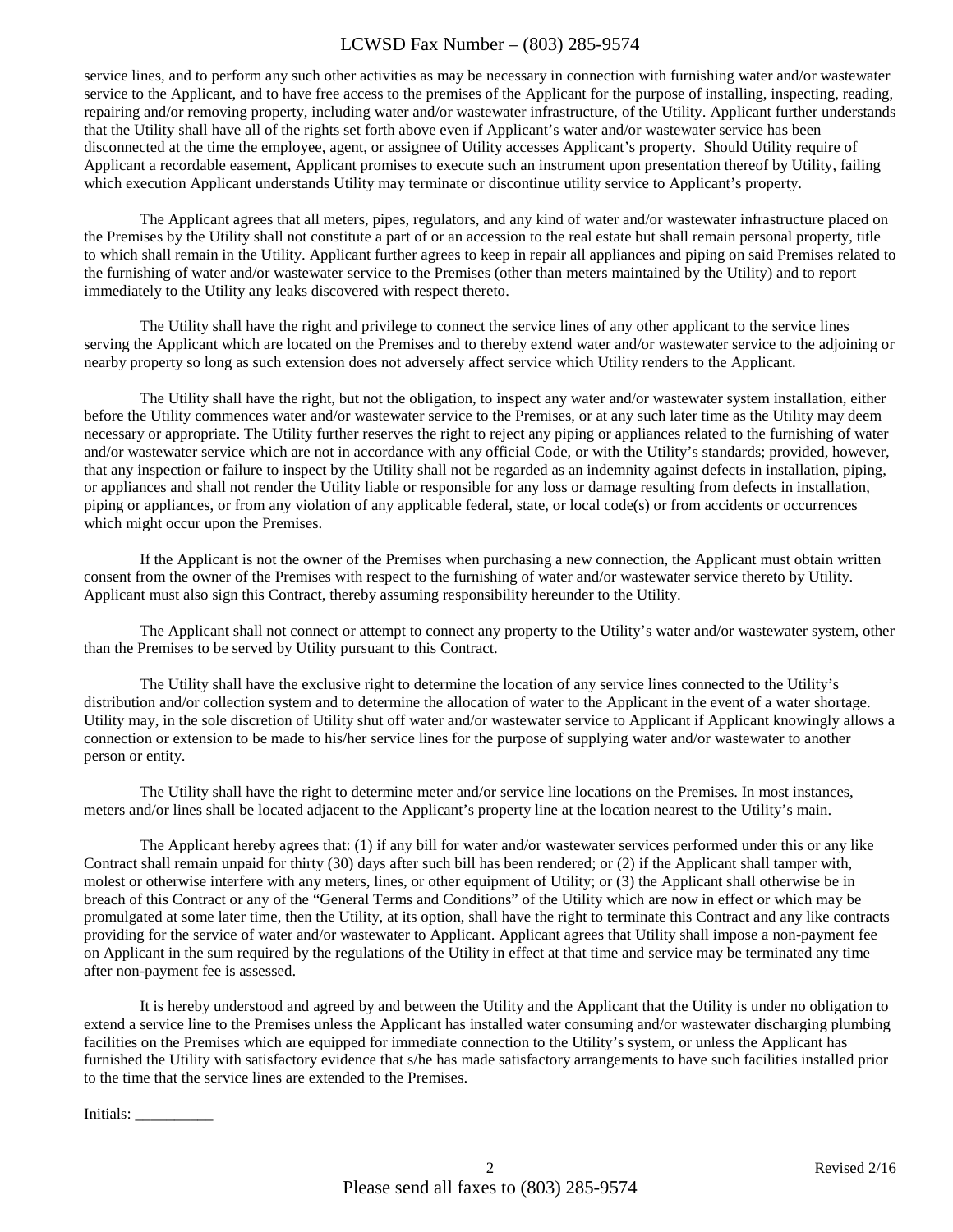The Utility reserves the right to refuse water and/or wastewater service to the applicant and to refund his/her deposit, if any, if in the sole discretion of the Utility, service to the Applicant is uneconomical or if the applicant is not located on or adjacent to the Utility's system.

The Applicant agrees that this Contract is subject to the "General Terms and Conditions" and "Developer Policy" which are incorporated in this Contract by reference. Applicant is subject to the Utilities' Pre-Treatment Program and/or Oil & Grease Program, or any versions thereof imposed on District by a wholesale provider of wastewater treatment to the District. The "General Terms and Conditions", "Developer Policy", "Pre-Treatment Program", and "Oil & Grease Program" may be amended from time to time by the Utility or any wholesale provider, and all amendments or modifications to the "General Terms and Conditions", "Developer Policy", "Pre-Treatment Program", and "Oil & Grease Program" shall be binding upon the Applicant.

Once this Contract has been accepted by the Utility, Applicant agrees to pay Utility a non-refundable water and/or wastewater connection and/or capacity fee in accordance with the standard rate then in force under the Utility's regular schedule. Applicant further agrees to accept and pay for water and/or wastewater service at the regular rate(s) established by Utility as soon as such service(s) becomes available to Applicant. In the event that the Utility fails to complete the construction of service line(s) to the Applicant's premises through no fault of the Applicant's, the Utility shall reimburse Applicant for any connection and/or capacity fee which the Applicant has paid to the Utility pursuant to this paragraph. Any cost incurred by Utility will be deducted from the connection and/or capacity fee.

 Applicant shall also pay to Utility, prior to commencement of water and/or wastewater service by Utility to Applicant, such deposit as is required under Utility's standard rate of charge. Such deposit shall constitute an advance payment by Applicant against future water and/or wastewater service, repayable in water and/or wastewater service only, unless the Utility shall elect to refund such deposit upon termination of water and/or wastewater service to Applicant.

If Applicant pays for water and/or wastewater service pursuant to the provisions set forth above, Applicant shall be responsible for paying a minimum monthly charge to the Utility in accordance with the Utility rates then in effect, even if Applicant elects not to make use of such water and/or wastewater service. By his/her signature herein below Applicant acknowledges and agrees if the Applicant elects not to pay the minimum monthly charge to the Utility, the Applicant shall be deemed to have forfeited Applicant's interest in such service(s) and will be required to pay a new connection and/or capacity fee at the rate then in effect prior to making use of such service(s).

In the event that Applicant fails to pay water and/or wastewater charges duly imposed by Utility in accordance with this Agreement and/or the Utility's standard rate schedule, some or all of the following penalties shall be automatically imposed on the Applicant: (1) If Applicant's payment for such utility service is not received in the office of the Utility by the due date as indicated on Applicant's monthly bill, such penalty or penalties as are authorized by the General Terms and Conditions then in effect will be added to Applicant's next monthly bill; and (2) Applicant's utility service may be disconnected without any prior notice to Applicant; and (3) Utility may remove Applicant's meter and retain Applicant's initial connection and/or capacity fee, in which case Applicant shall be required to pay a new connection and/or capacity fee at the rate then in effect prior to the Utility's reconnecting Applicant's water and/or wastewater service.

Utility also reserves the right to refuse and return payments for less than the full amount billed. If the previous month's bill has not been paid after the current bill is mailed, Applicant shall be required to tender payment in full for the delinquent bill. Utility is not responsible for mail service and the Applicant is responsible for payment of the monthly bill even though the monthly bill may not be delivered by mail service.

Utility also reserves the right to re-assess additional capacity charges for Commercial and Industrial applicants in the event the projected Unit Contributory Loadings from SC DHEC Reg. 61-67 supplied by applicant did not accurately represent the actual water usage upon occupancy. In the event the applicant wishes to increase or expand any water and/or wastewater distribution or collection system(s) on or for the said Premises, it is the Applicant's responsibility to notify the Utility in writing of this increase prior to any increase or expansion. Utility will notify the Applicant of the Utility's ability to provide additional water and/or wastewater services to the said Premises and of any required re-assessment of additional capacity and/or connection charges or fees.

This Contract shall run with the Premises so long as service is provided thereto by Utility pursuant to this Contract and shall bind any occupant on the Premises which is furnished any service hereunder.

Initials: \_\_\_\_\_\_\_\_\_\_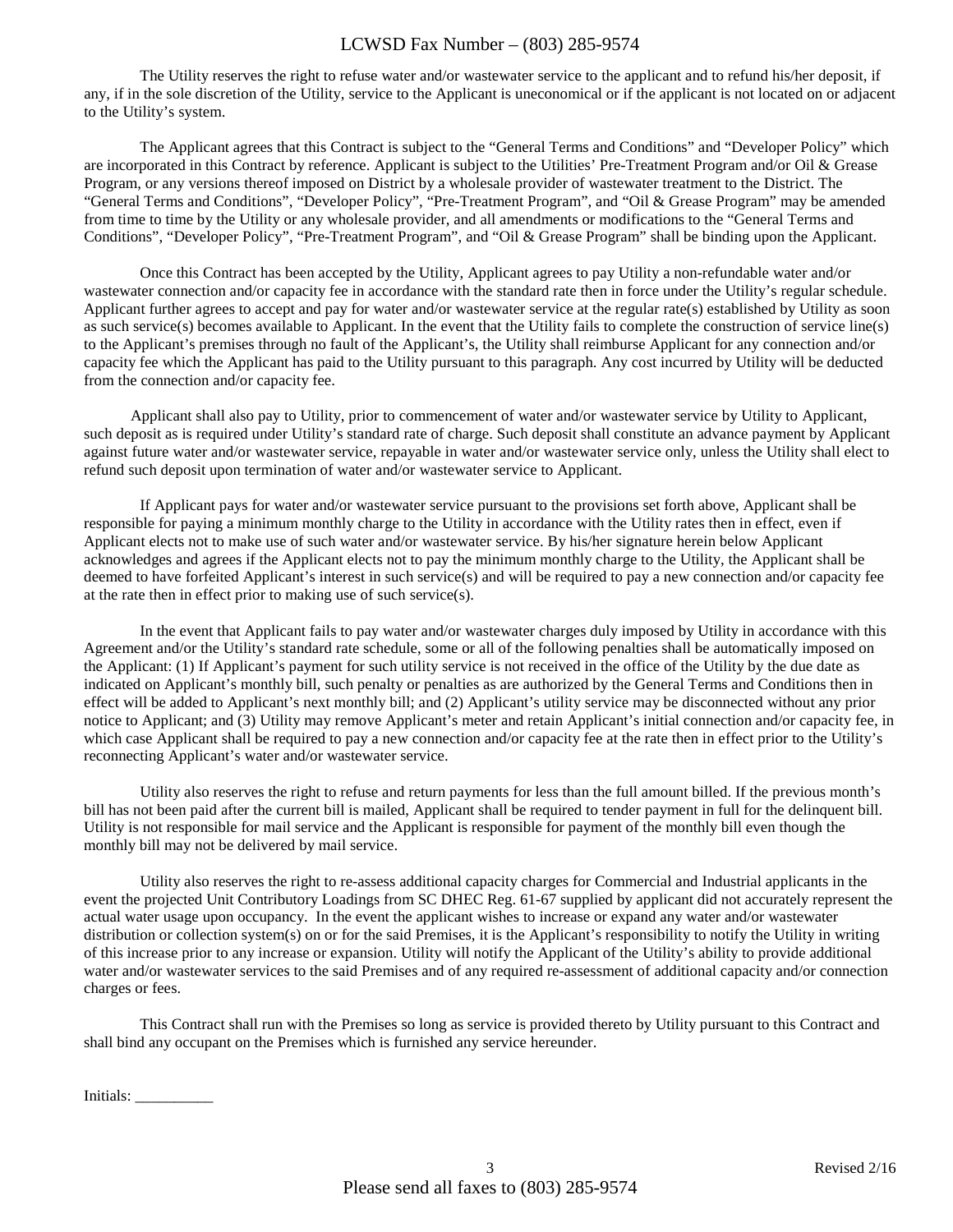| Signed and Accepted                  |                                 |      |                     |
|--------------------------------------|---------------------------------|------|---------------------|
|                                      | <b>Applicant Signature</b>      |      | <b>Printed Name</b> |
|                                      |                                 |      |                     |
| *Signed and Accepted                 |                                 |      |                     |
|                                      | <b>Property Owner Signature</b> |      | <b>Printed Name</b> |
|                                      |                                 |      |                     |
| Approved by $\overline{\phantom{a}}$ |                                 | Date |                     |
|                                      | Utility Rep.                    |      |                     |
|                                      |                                 |      |                     |

**\*Property owner signature is not required for leases or rentals unless a new connection is purchased by the lessee or tenant.**